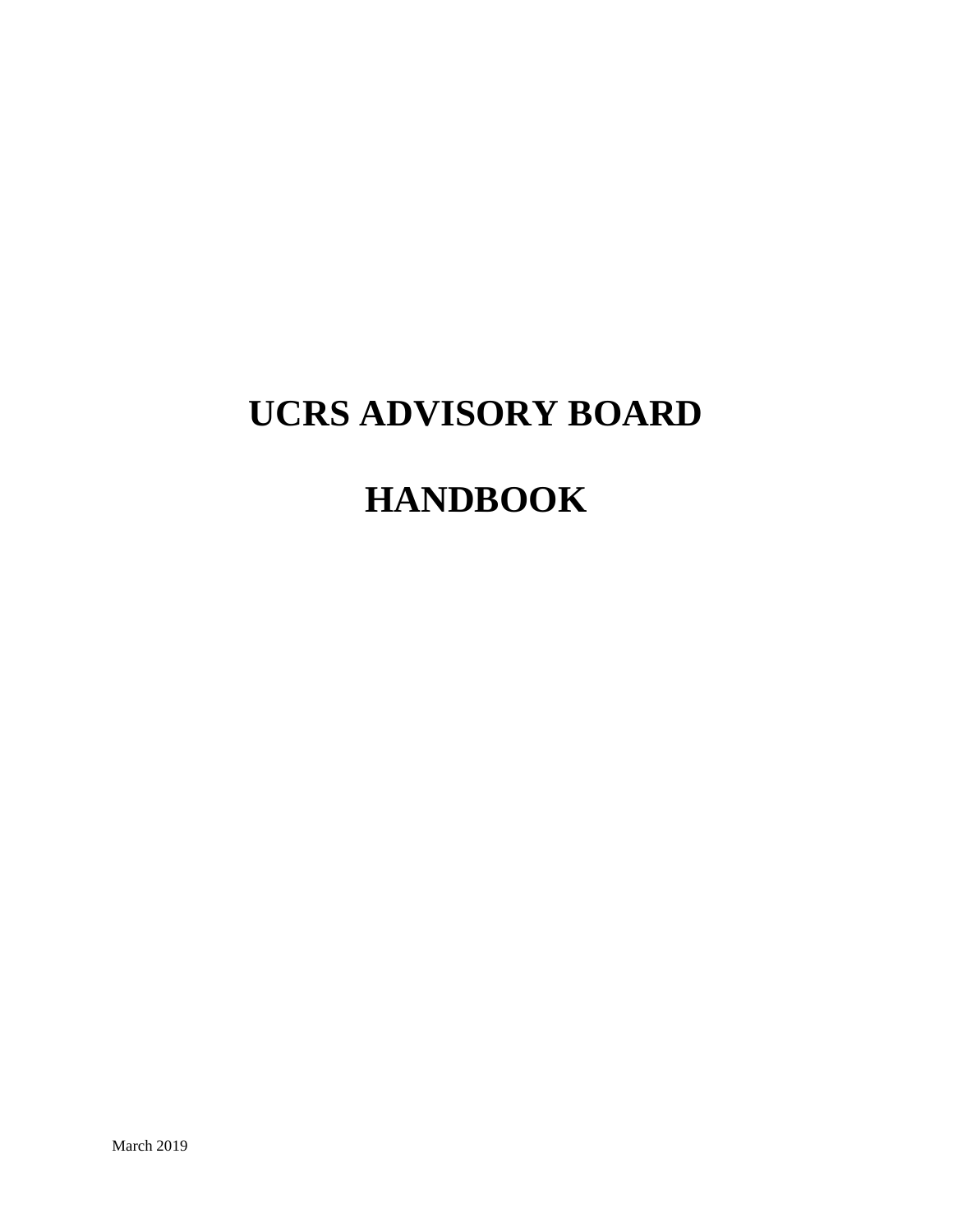# **TABLE OF CONTENTS**

# **Appendices**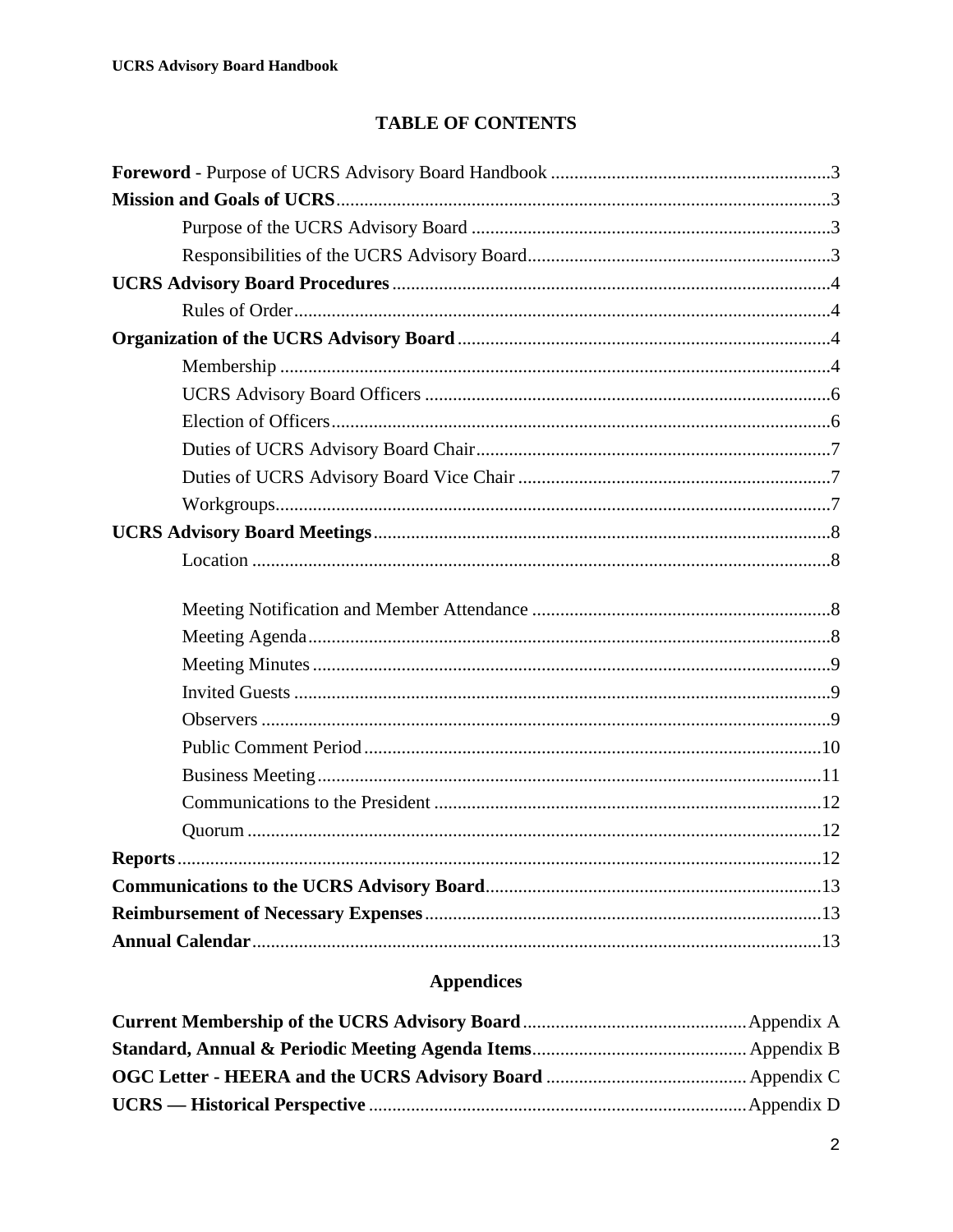#### **FOREWORD PURPOSE OF THE UCRS ADVISORY BOARD HANDBOOK**

The purpose of this handbook is to provide a reference to members of the University of California Retirement System Advisory Board (UCRS Advisory Board) regarding the mission and goals, responsibilities and organization of the UCRS Advisory Board. The handbook also contains the procedures adopted by the UCRS Advisory Board.

#### **MISSION AND GOALS OF THE UNIVERSITY OF CALIFORNIA RETIREMENT SYSTEM**

The University of California Retirement System (UCRS) includes the University of California Retirement Plan (UCRP), the Defined Contribution Plan (including Savings Choice, Supplemental Savings Benefit, Safe Harbor and voluntary after-tax contributions) the Tax-Deferred 403(b) Plan, the 457(b) Deferred Compensation Plan, the 415(m) Restoration Plan and the PERS Plus 5 Plan. The mission of UCRS is to promote and administer an equitable and financially sound program of retirement, disability, and death benefits for participating employees, retirees, and their beneficiaries. The goals are, where possible, to enhance benefit programs equitably while supporting the maintenance of any underlying trusts at a sufficient level to provide present and future payments to plan members and their beneficiaries.

#### **Purpose of the University of California Retirement System Advisory Board**

The UCRS Advisory Board develops ideas or new approaches to the provision of UCRS benefits and discusses concerns relating to all members, participants and their beneficiaries. The UCRS Advisory Board exchanges ideas with the President of the University and the Vice President, Human Resources and Benefits, who serves as the Plan Administrator of the UCRS plans.

The UCRS Advisory Board is advisory in nature and its members are not fiduciaries. The Regents, the Plan Administrator and the Office of the Chief Investment Officer of the Regents (the Chief Investment Officer) are designated Plan fiduciaries. The Regents have broad oversight responsibility for the administrative and investment functions of the UCRS plans and have delegated primary authority for administrative functions to the Plan Administrator and primary authority for implementing investment policy to the Chief Investment Officer.

#### **Responsibilities of the University of California Retirement System Advisory Board**

The UCRS Advisory Board may: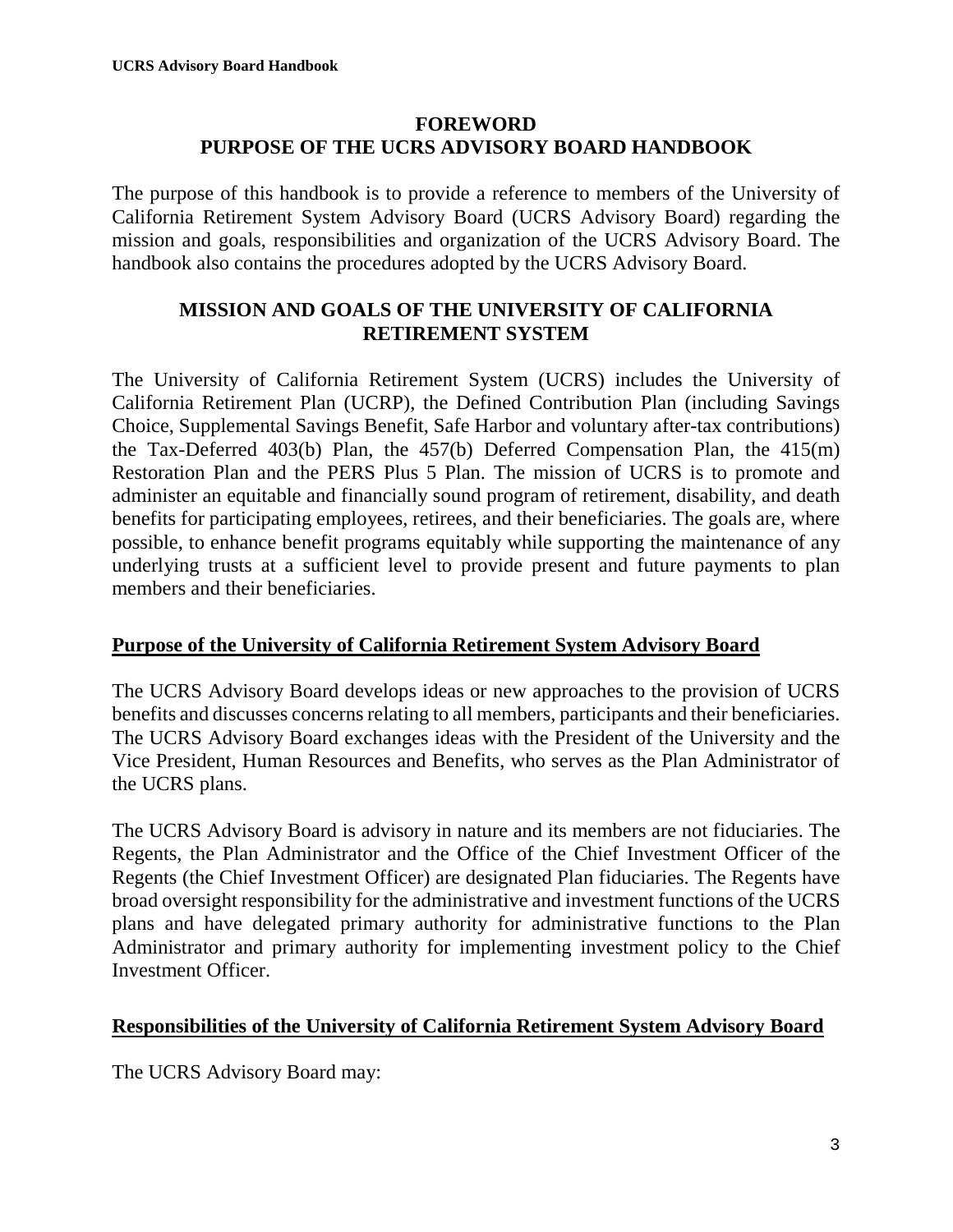- (a) evaluate pertinent regulations and interpretations as are reasonable or necessary for the effective operation of the UCRS plans;
- (b) assess the quality of service provided to members, their beneficiaries, and eligible survivors, and provide feedback to the President of the University and the Plan Administrator regarding such matters;
- (c) discuss the formulation of goals and objectives, long range improvement, the development of policy, and the setting of priorities for the UCRS plans and provide information to the President of the University and the Plan Administrator;
- (d) review the benefit structure of the UCRS plans and develop concepts for benefit changes; and
- (e) discuss other matters referred to the UCRS Advisory Board.

#### **UNIVERSITY OF CALIFORNIA RETIREMENT SYSTEM ADVISORY BOARD PROCEDURES**

The UCRS Advisory Board shall establish its own procedures, as outlined in this handbook.

#### **Rules of Order**

The UCRS Advisory Board has adopted the most recent edition of Robert's Rules of Order, Newly Revised, to govern its proceedings.

#### **ORGANIZATION OF THE UNIVERSITY OF CALIFORNIA RETIREMENT SYSTEM ADVISORY BOARD**

#### **Membership**

The UCRS Advisory Board shall consist of eleven members; nine who are active University of California Retirement Plan (UCRP) members or active Savings Choice participants in the UC Defined Contribution Plan, and two retired UCRP members or Savings Choice participants who serve as ex-officio members based on their position as Chair of a UC retiree association. The eleven members shall include:

- (a) an Officer of the University appointed by the President of the University;
- (b) three additional persons appointed by the President of the University;
- (c) the Chief Investment Officer designee;
- (d) two persons selected by the Academic Senate from the ten University campuses;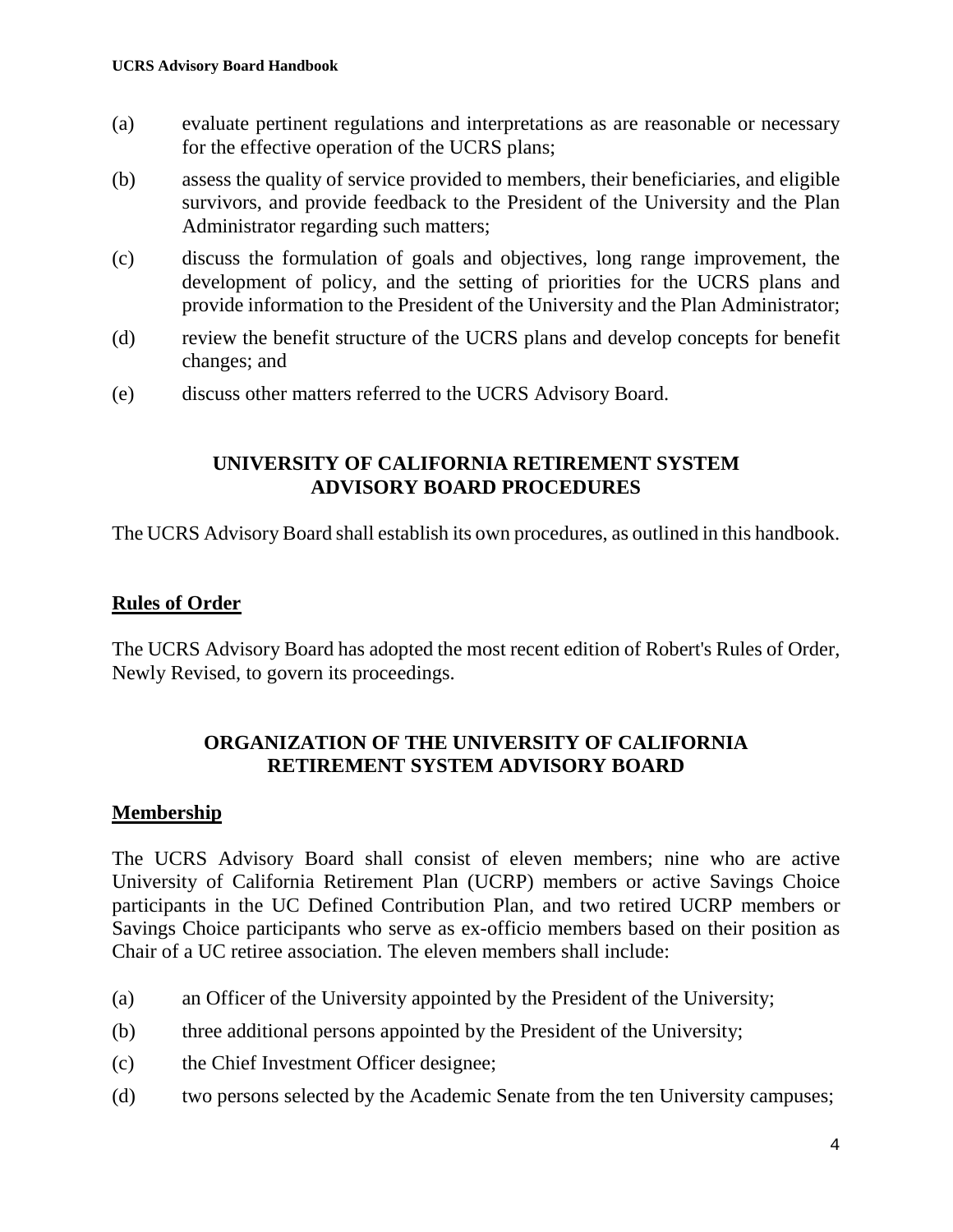- (e) two persons from different University locations, who are not members of the Academic Senate, elected by those active e UCRP members or active Savings Choice participants who are not members of the Academic Senate; and
- (f) two retired UCRP members or Savings Choice participants currently serving as Chair of the Council of University of California Emeriti Associations (CUCEA) and/or the Council of University of California Retiree Associations (CUCRA), respectively.

Due to a potential conflict of interest, University of California Office of the President employees who, in their job functions, are either engaged in making UCRS policy or work in a department where UCRS policy is made, or who are engaged in providing legal advice to the UCRS plans are ineligible for initial or continuing membership on the UCRS Advisory Board. For the same reason, all employees of the Offices of Internal Audit at each of the campuses, laboratories and the Office of the President are also ineligible for initial or continuing membership on the UCRS Advisory Board. This policy does not, however, apply to either the UCRS Advisory Board officer appointed by the President or the Chief Investment Officer designee. In the event of a question of eligibility status, determination of eligibility shall be made by the UCRS administration staff. An appeal of the determination may be made to the President of the University or the President's designee, whose decision shall be binding and final.

With the exception of the Officer of the University and the Chief Investment Officer designee, a UCRS Advisory Board member who subsequently accepts a position that constitutes a potential conflict of interest must terminate his or her term on the UCRS Advisory Board at least one day prior to assuming the position in question.

The persons appointed to the UCRS Advisory Board by the President shall serve at the discretion of the President. Presidential appointments are normally for periods of four years, with the exception of the Officer of the University whose appointment on the UCRS Advisory Board generally coincides with the duration of his or her appointed position at UC. The Chief Investment Officer designee shall remain eligible to serve on the UCRS Advisory Board by virtue as the delegated representative for the Chief Investment Officer.

The normal term for UCRS Advisory Board members selected by the Academic Senate and elected UCRS Advisory Board members is four years, and shall expire on June 30 of consecutive years. The maximum period of time such members may serve shall be two consecutive terms. Each retired ex-officio member shall serve a term on the UCRS Advisory Board that coincides with his or her term as Chair of CUCEA and/or CUCRA, respectively.

Members selected by the Academic Senate who retire during their UCRS Advisory Board term may serve out the remainder of their term, both to ensure continuity of subject matter expertise and because emeriti remain active members of the Academic Senate. Presidential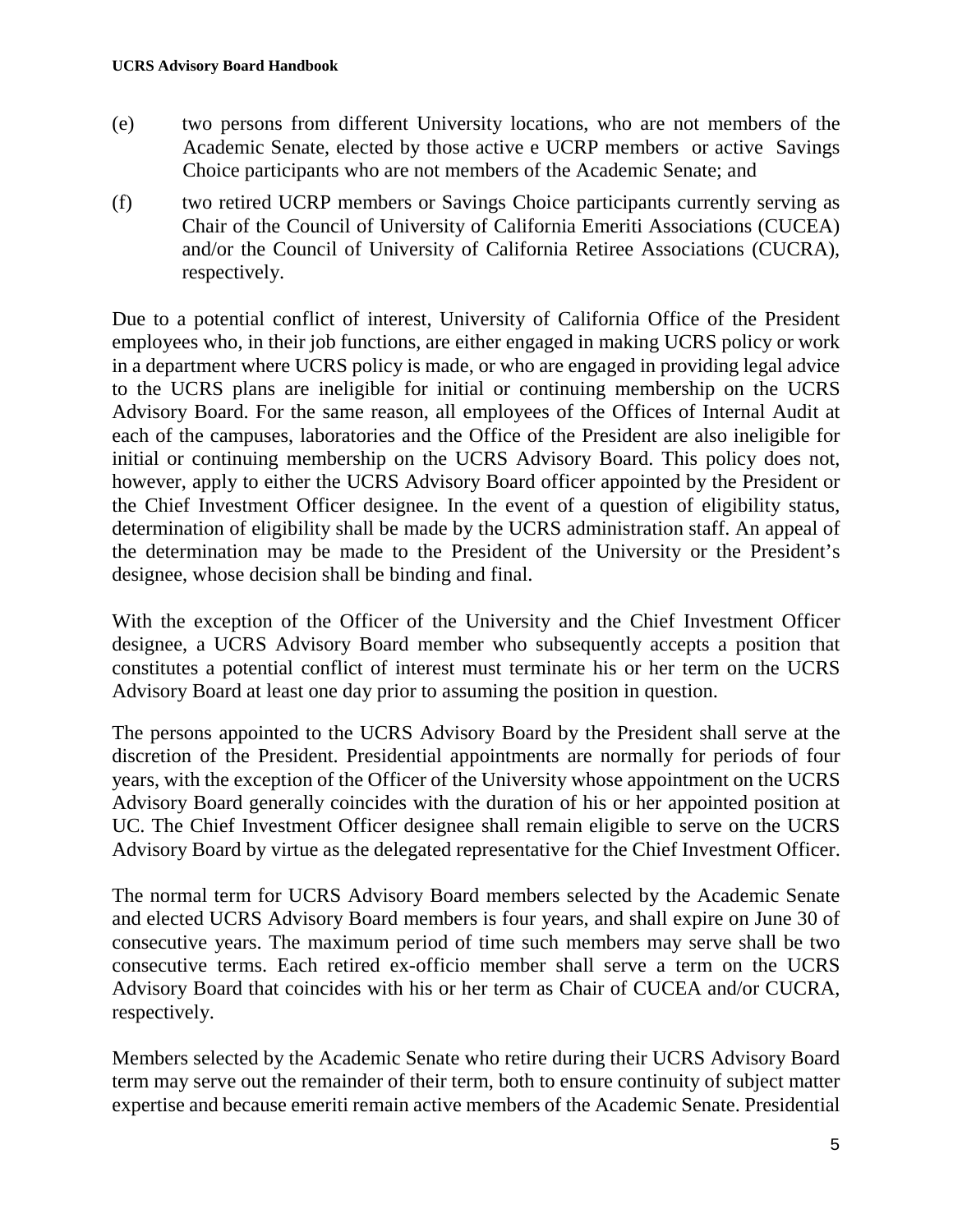appointments and elected staff representatives to the UCRS Advisory Board are eligible to serve for the duration of their terms provided they remain active UCRP members or active Savings Choice participants. When a UCRS Advisory Board member does not complete a term, his or her term of office will be filled as follows:

- If the vacating member was a Presidential appointee, the President will appoint a replacement member.
- If the vacating member is the Chief Investment Officer designee, the Chief Investment Officer will designate a replacement.
- If the vacating member is an Academic Senate representative, the Academic Senate will appoint a replacement member.
- If the vacating member is an elected member, the position will be filled by the candidate who received the next highest number of votes in the most recent election, provided the candidate is an active UCRP member or an active Savings Choice participant and meets all other eligibility requirements.

# **UCRS Advisory Board Officers**

The officers of the UCRS Advisory Board shall be the Chair and the Vice Chair.

## **Election of Officers**

At their last meeting of each fiscal year, the UCRS Advisory Board members shall elect a Chair and Vice Chair who shall take office on July 1 and serve a one-year term. Only UCRS Advisory Board members who have a remaining UCRS Advisory Board term of at least one year may be nominated for the positions of Chair and Vice Chair. The Chair and/or Vice Chair may be elected to a second one-year term but shall not serve as Chair or Vice Chair for more than two consecutive terms. Retired ex-officio members are not eligible to hold the position of UCRS Advisory Board Chair and/or Vice Chair but may nominate candidates and vote in the election.

Except as otherwise noted in this Handbook, the election process will be conducted in accordance with Robert's Rules of Order. Approximately one month before the last meeting of the fiscal year, a member may nominate eligible candidates (which may include the nominating member) for the position of Chair and Vice Chair, after verifying a nominee's willingness to serve. Members may each nominate a maximum of two candidates per office and a candidate may not run for both Chair and Vice Chair in the same election. A staff member designated by UCRS administration will collect all nominations and prepare a nomination packet which shall be distributed to UCRS Advisory Board members one to two weeks prior to the last meeting of the fiscal year.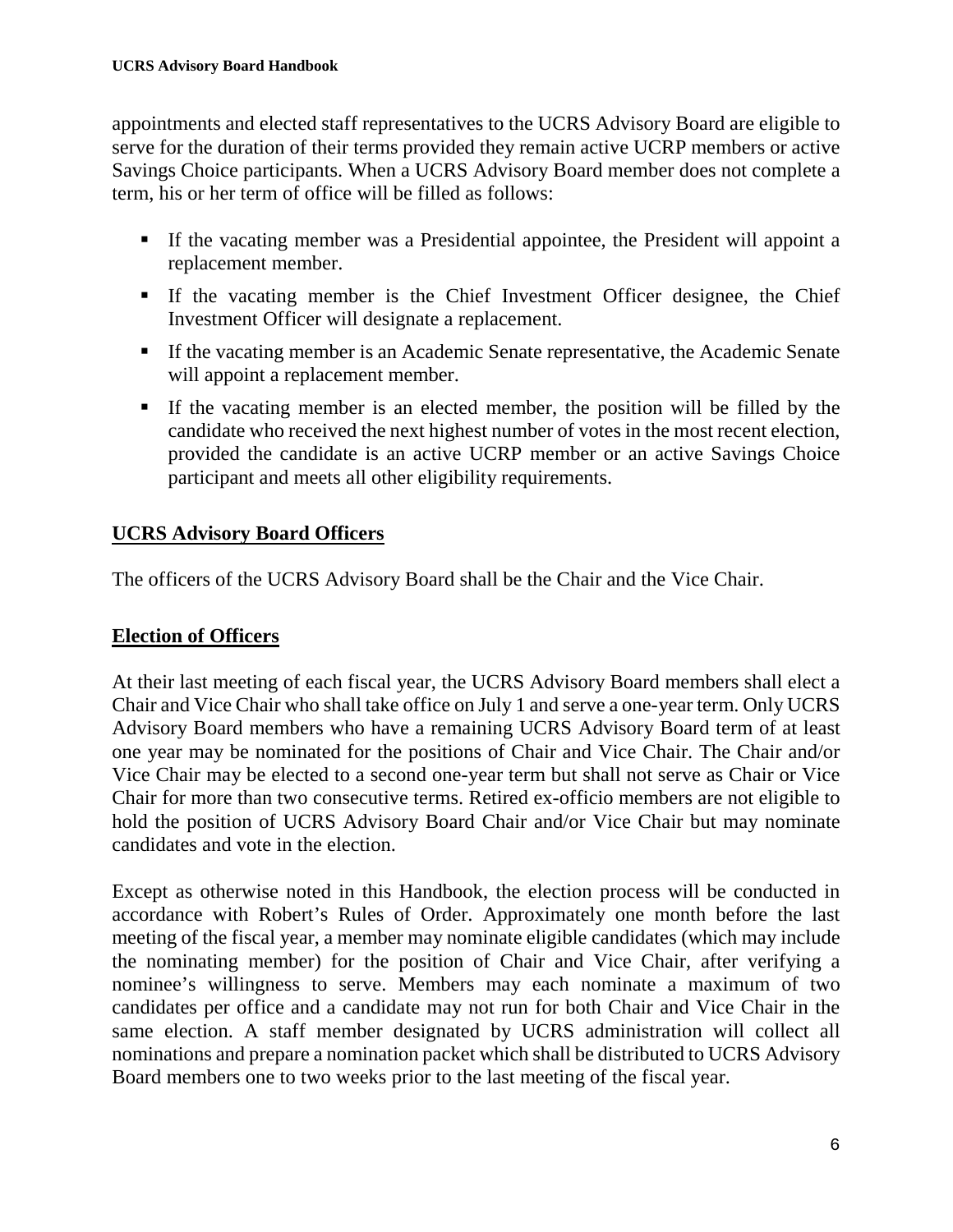The voting process for electing the Chair and Vice Chair will be conducted during the last meeting of the fiscal year in accordance with a method described in Robert's Rules of Order, at the Chair's discretion. In the event that only one member has been nominated for each position, the Chair will normally conduct the election by voice vote. If a UCRS Advisory Board member is unable to attend the last meeting of the fiscal year, the member may provide his or her votes to UCRS Administration prior to the meeting so they will be recognized in the election. Results will be announced by the close of the meeting.

#### **Duties of UCRS Advisory Board Chair**

The Chair of the UCRS Advisory Board shall:

- (a) consult with the President or President's designee and the Plan Administrator on items of importance for the UCRS Advisory Board;
- (b) conduct all UCRS Advisory Board meetings;
- (c) consult with UCRS Advisory Board members and a staff member designated by UCRS administration;
- (d) communicate the UCRS Advisory Board's activities to the President or President's designee and the Plan Administrator as appropriate;
- (e) coordinate with a staff member designated by UCRS administration concerning reports and projects for the UCRS Advisory Board;
- (f) develop meeting agendas in coordination with the Vice Chair, members of the UCRS Advisory Board, the President's designee, the Plan Administrator and a staff member designated by UCRS administration;
- (g) appoint Workgroups and their Chairs, subject to UCRS Advisory Board approval; and
- (h) communicate with all members of the Advisory Board at the start of each academic year, as described in the section of this Handbook entitled Calendar.

## **Duties of UCRS Advisory Board Vice Chair**

In the absence of the Chair, the Vice Chair of the UCRS Advisory Board shall preside at the meetings and fulfill all responsibilities normally assigned to the Chair.

# **Workgroups**

UCRS Advisory Board Workgroups may be established on the determination of the UCRS Advisory Board Chair in order to assist the UCRS Advisory Board in carrying out specific functions. Composition, charge and scope shall be determined by the Chair, in consultation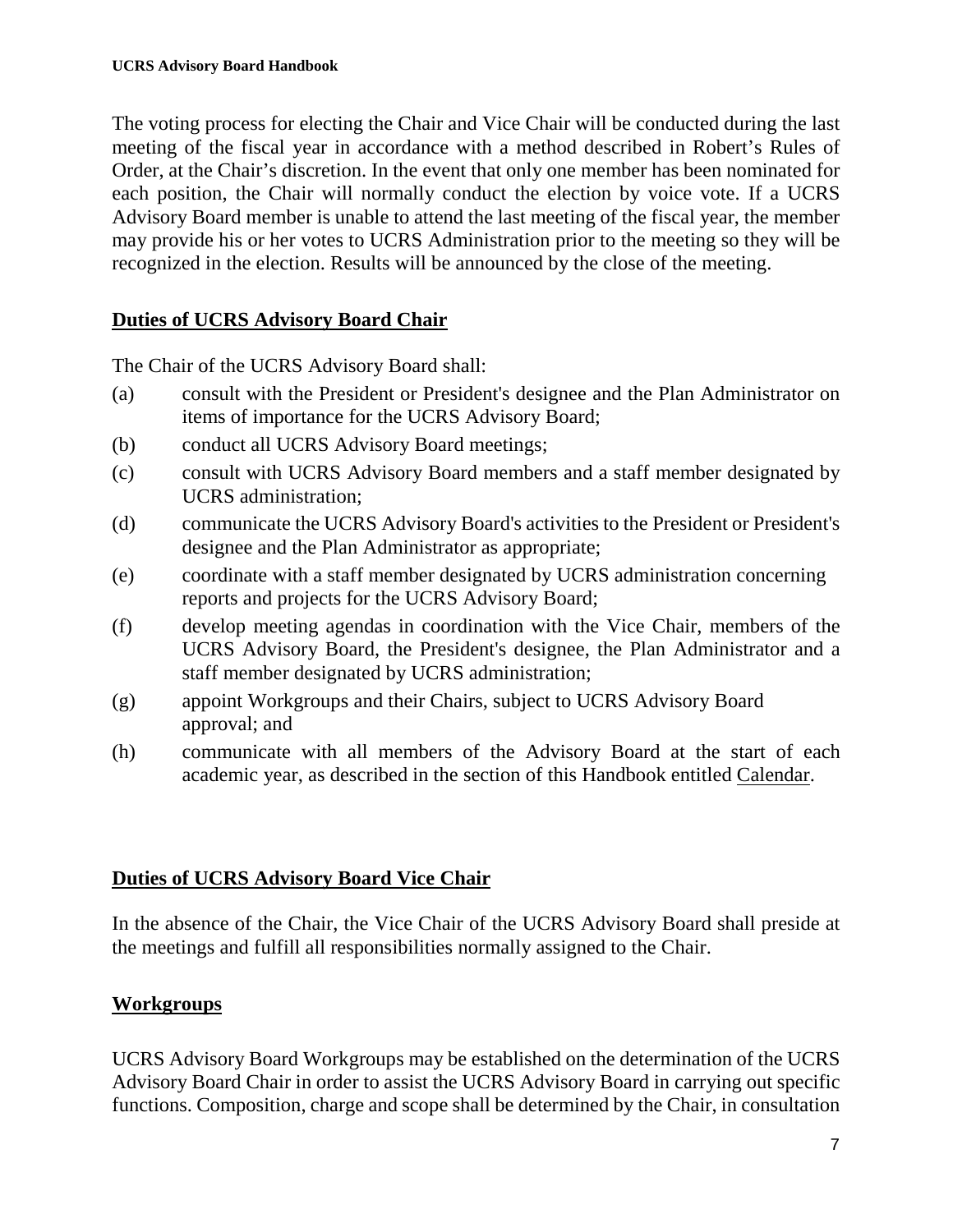with UCRS Advisory Board staff and others as appropriate, on the UCRS Advisory Board's behalf and subject to its approval.

# **UNIVERSITY OF CALIFORNIA RETIREMENT SYSTEM ADVISORY BOARD MEETINGS**

The UCRS Advisory Board shall meet at least three times a year. In addition, special meetings may be called and, when necessary, other communication media such as videoconferencing, conference calls, electronic mail and fax transmittals shall be utilized.

## **Location**

Meetings of the UCRS Advisory Board will generally be held at the Office of the President in Oakland, California.

## **Meeting Notification and Member Attendance**

Notice of all UCRS Advisory Board meetings and UCRS Advisory Work Group meetings will be prepared and distributed by a staff member designated by UCRS administration approximately two weeks before each meeting in order to determine attendance and participation in the meeting. All UCRS Advisory Board members are expected to attend UCRS Advisory Board meetings in person or via videoconference or teleconference. Substitutions or proxies are not permitted. If a member is scheduled to be a presenter of a particular agenda item but is unable to participate in the meeting, the presentation may be made by another individual, following advance notification to the Chair. UCRS Advisory Board members are listed in Appendix A, as it may be amended

## **Meeting Agenda**

The Chair, in consultation with staff, shall prepare and authorize for distribution the agenda and related agenda materials for the scheduled meeting not less than four business days in advance of the meeting date (e.g., for a meeting scheduled on a Friday, the agenda should be distributed not later than the preceding Monday). Said agenda shall be made available on the Advisory Board's website, including all agenda materials distributed to Advisory Board members except those deemed confidential by the Chair. Once the agenda and related materials have been distributed or posted, any additional materials proposed by members of the Advisory Board or by other individuals for distribution to the Advisory Board members need to be received by staff not later than 10:00 a.m. prior to the date of the meeting for review by the Chair and, as the Chair directs, distribution to the members, including those who will be participating by telephone or videoconference. Distribution of materials received later than this 24-hour advance deadline will be at the discretion of the Chair.

Should any member of the Advisory Board wish to request a particular matter to be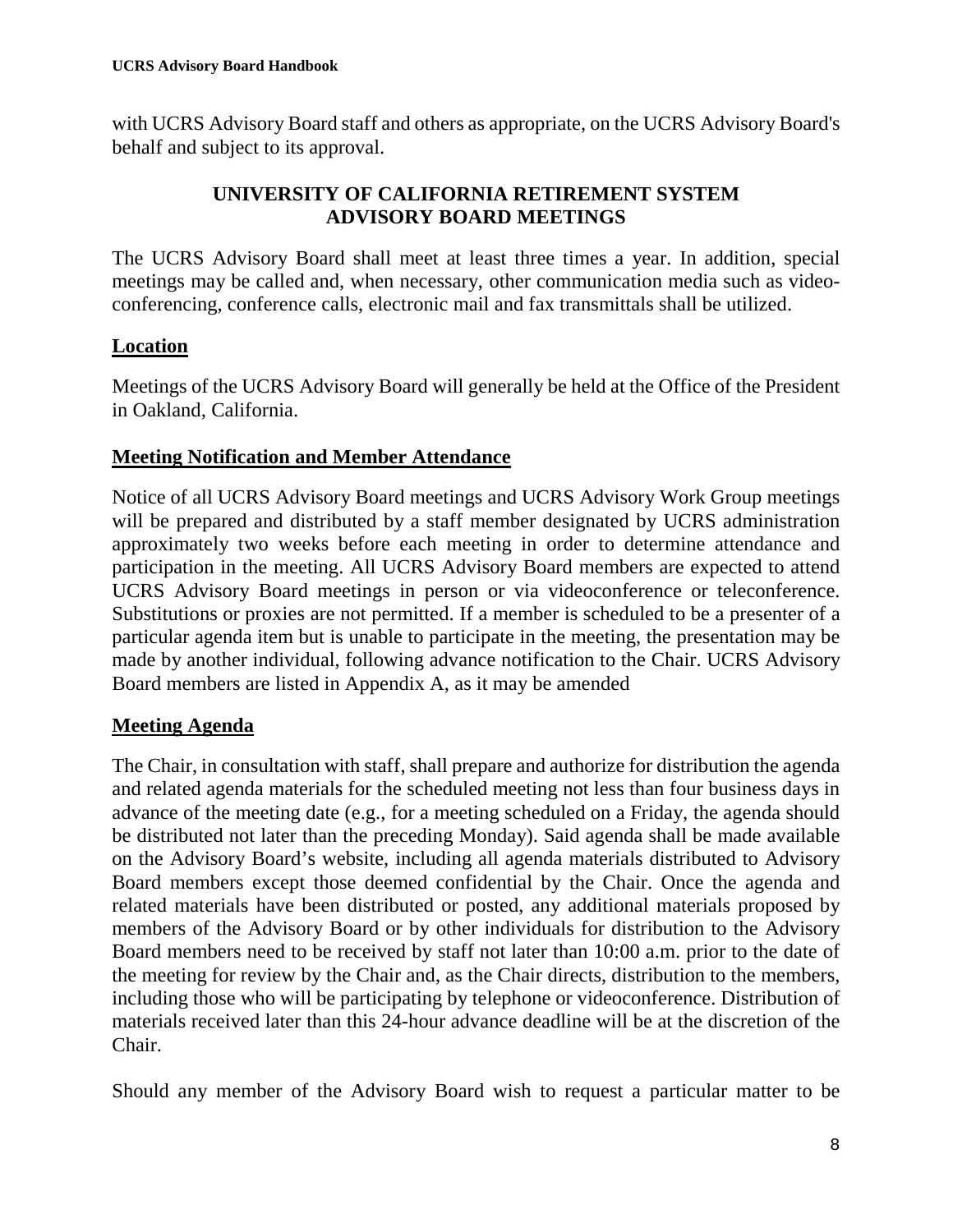included in the agenda of the next meeting, the member shall send such request to the Chair, with copy to staff, not less than ten (10) days in advance of the meeting date.

The agendas for each meeting may include regularly scheduled annual items, such as the review of actuarial and financial reports, as well as new or ongoing issues related to UCRS which may be of interest or concern to the UCRS Advisory Board

## **Meeting Minutes**

Staff shall prepare draft minutes of all open meetings of the Advisory Board and shall normally submit such draft minutes to the Chair within 28 calendar days after the date of the meeting. Once approved by the Chair, staff shall include the draft minutes in the agenda of the next regularly scheduled meeting as an item for review and adoption by the Advisory Board. Following adoption by the Advisory Board, the approved minutes and the agenda for the meeting shall be posted on the Advisory Board's website.

Minutes shall not be taken of closed or executive sessions of the Advisory Board.

Copies of any memoranda from the Chair to the University President providing accelerated communication as to the discussion at an Advisory Board meeting will not normally be posted on the Advisory Board's website, unless otherwise directed by the Chair in her/his discretion.

## **Invited Guests**

Specific individuals other than Advisory Board members or members of the Office of the President and Office of General Counsel who serve as staff to the Advisory Board may be called upon by the Chair to participate in the presentation of one or more agenda items. Such individuals, if they are directly involved in the presentation of the agenda item, are deemed to be "invited guests." The Chair must approve in advance the attendance and participation of any invited guest, whose invitation has been recommended by an Advisory Board member or by staff.

The participation of an invited guest is generally expected to be in-person; in exceptional circumstances, the Chair may permit the participation of an invited guest in the presentation of an agenda item via telephonic or video conference.

## **Observers**

It is the general practice of the Advisory Board to conduct its regular business meetings and special meetings in open session. Individuals other than: (a) Advisory Board members; (b) staff; and (c) invited guests may attend Advisory Board meetings and be present in the meeting room, subject to capacity limitations. Such individuals are deemed to be "in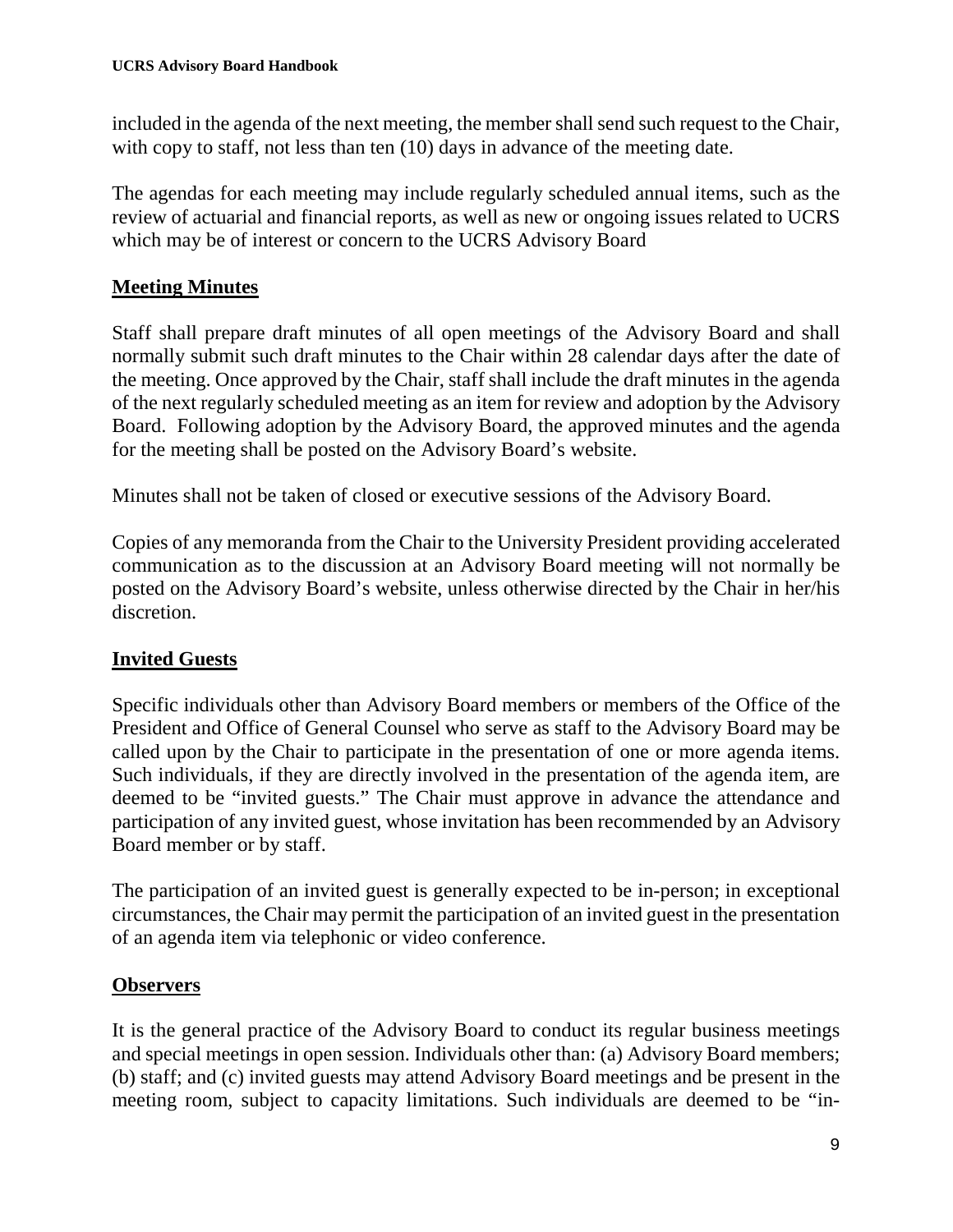person observers." Advisory Board members may encourage representatives of their constituent groups to be observers, but no special privileges shall be provided to such individuals. Preference for seating capacity will be extended to in-person observers who notify staff in advance in writing, by letter or by Email, of their intention to attend. Notifications sent via U.S. mail should be addressed to:

UC Human Resources Retirement Policy Group Office of the President 1111 Franklin Street Oakland, CA 94607

If necessary, available seating shall be allocated in the order in which such notifications were received by staff.

Individuals who wish to listen to the proceedings of the Advisory Board in open session are deemed to be "telephonic observers." It is the general practice of the Advisory Board to permit dial-in access by telephonic observers, subject to the discretion of the Chair not to provide such access. When dial-in access is permitted to telephonic observers, such access will be terminated during any portion of the meeting in which the Advisory Board meets in closed or executive session.

The Office of General Counsel has determined that State law pertaining to open meeting procedures does not apply to advisory board meetings in the University of California governance system. While the general practice of the Advisory Board is to conduct its regular business meetings and special meetings in open session, the Chair has discretion to call for a closed or executive session at any time for the consideration of any agenda item or topic, particularly if the item or topic and related materials have not been made available to the general University community or general public beforehand by the Office of the President and for which the views of the members of the Advisory Board members have been requested as to the substance or process of such possible broader distribution.

For closed session, only Advisory Board members, staff and invited guests directly involved in the agenda item or topic under discussion shall be present or may participate by telephone. For executive session, only Advisory Board members shall be present or may participate by telephone, subject to the discretion of the Chair to invite additional participants as circumstances warrant.

## **Public Comment Period**

A Public Comment period, not to exceed 30 minutes, shall be scheduled at the start of each meeting of the Advisory Board. Both in-person and telephonic observers who wish to make a statement, present a question, or suggest a particular topic for consideration not on the agenda for that meeting may participate in the Public Comment period.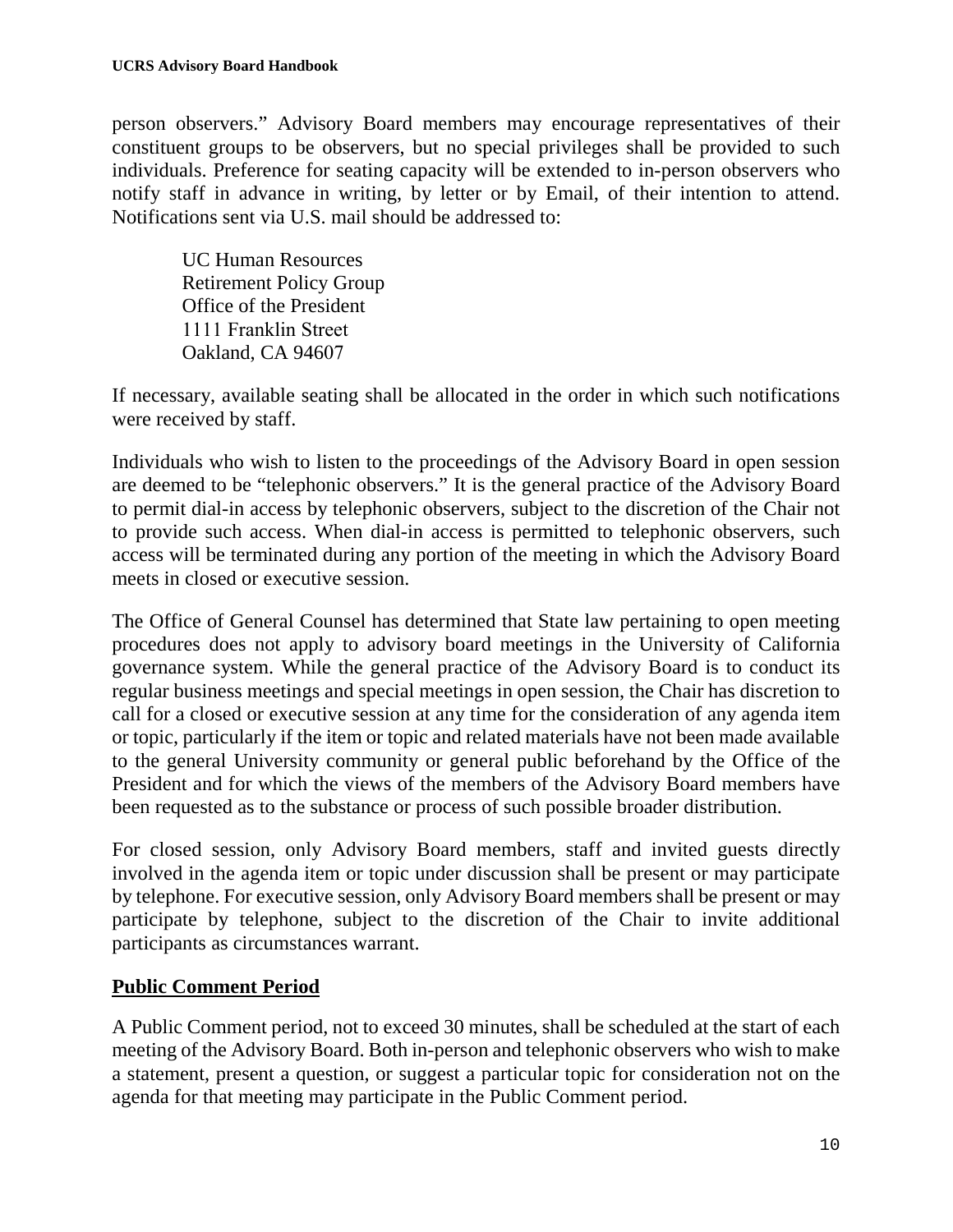Such observers wishing to utilize the Public Comment period are encouraged to notify staff at least 48 hours in advance of the meeting. The order of participation by observers in the Public Comment period shall be in the chronological order of requests received by staff. Observers who submit their requests after the 48-hour advance notification deadline or who sign up for the Public Comment period on the date of the meeting will be extended the opportunity to speak in the Public Comment period, if time permits within the overall 30 minute period and at the discretion of the Chair after all observers, either in-person or telephonic observers, who complied with the advance notification deadline have been heard.

Any one observer shall be limited to not more than 15 minutes. If more than two observers wish to make a statement during the Public Comment period, the Chair shall inform all observers that their time will be less than 15 minutes and specify the maximum amount of time available for each observer, as determined by the Chair.

#### **Business Meeting**

The Chair shall commence the business meeting of the Advisory Board upon the conclusion of the Public Comment period. During the business meeting, all presentations, discussions and questions shall be limited to the members of the Advisory Board and any invited guests with respect to the agenda item(s) with which they are directly involved. The Chair shall begin each business meeting with a statement to this effect.

In consideration of any topic on the agenda of the Advisory Board meeting, all Advisory Board members shall be mindful of the guidelines outlined by the Office of General Counsel in the memorandum dated October 18, 2010, a copy of which is appended hereto in Appendix C and incorporated by reference.

During the course of the business meeting, an in-person observer may request permission from the Chair to make a comment or ask a question of the members of the Advisory Board or the invited guest(s) regarding a particular agenda item. The Chair shall exercise reasonable discretion in granting permission to the in-person observer to make her/his statement or ask her/his question. The Chair may either decline permission or set a time limit on such request if needed in the context of the overall agenda and time constraints for the conclusion of the agenda for the business meeting. The Chair may request that an inperson observer excuse herself/himself from the meeting room if the in-person observer does not comply with the decision or instruction set forth by the Chair, including an instruction by the Chair that the in-person wait until the conclusion of the business meeting to pursue her/his question/comment with a particular member or invited guest. If necessary, the Chair may call for a recess or adjourn the meeting.

During the business meeting, telephonic observers may generally not ask the Chair for the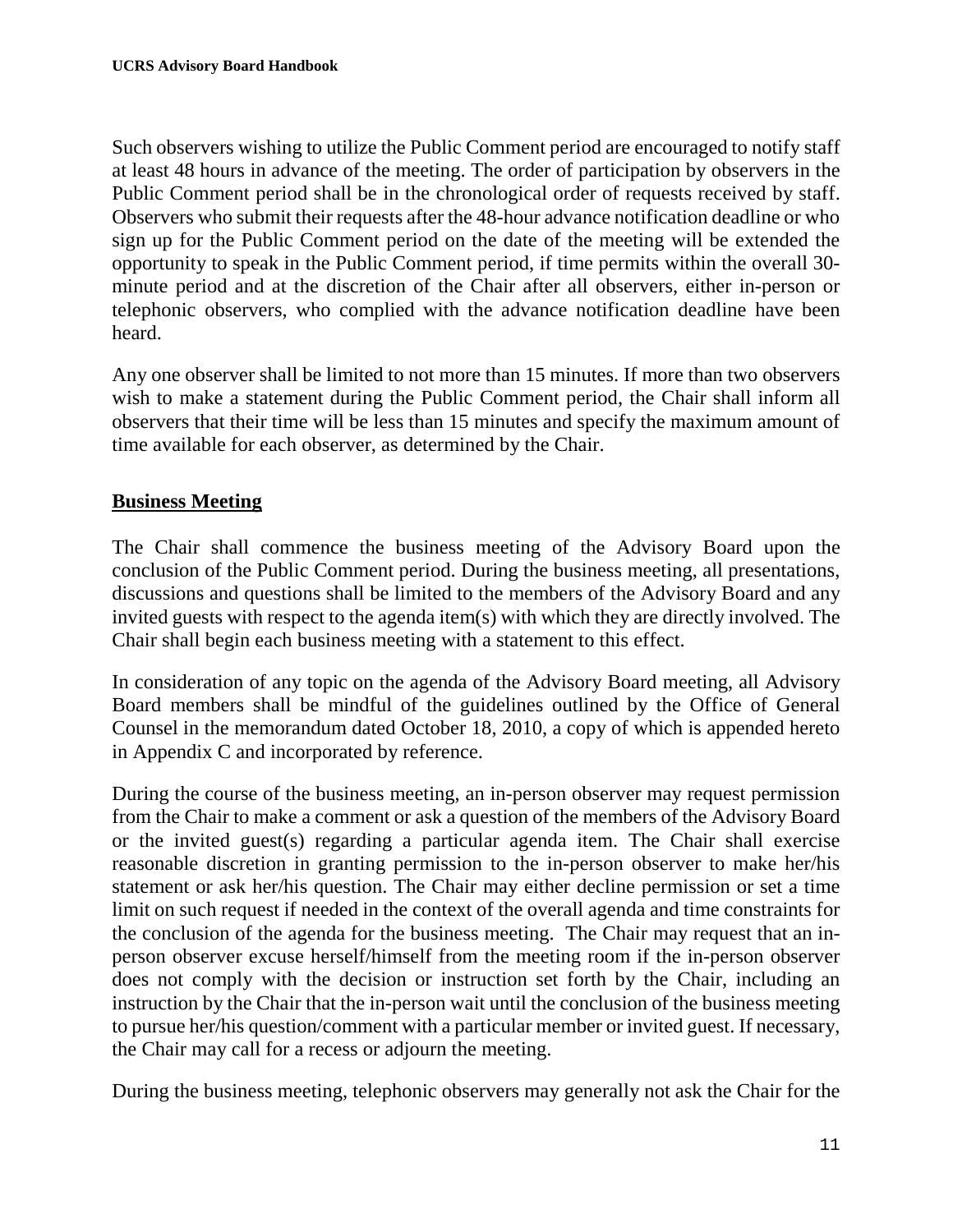opportunity to make a comment or present a question in order to maintain an orderly discussion during the business meeting. Exceptions to this restriction may be granted by the Chair, if notified in advance of the request.

#### **Communications to the President**

The Chair, at her/his discretion or upon request by a majority of the members of the Advisory Board and as circumstances warrant, may send a written memorandum, by letter or Email, to the President of the University, to report on an accelerated basis the views of the members of the Advisory Board on any matter(s) discussed at a meeting that are of immediate and pressing importance. Copies of any such memorandum shall be sent promptly to all members of the Advisory Board. The communication of such memoranda in urgent circumstances is not intended to replace the formal minutes of the completed meeting referenced in the memorandum, and such minutes shall be prepared by staff as described in other provisions of this Handbook.

When the Chair has sent such a memorandum to the President, any member of the Advisory Board may send to the President, with copy to all other Advisory Board members, a supplementary memorandum stating the personal views of such member on the matters discussed in the Chair's memorandum to the President. In order to avoid diffusion of the Advisory Board's communication of its views to the President, such supplementary memoranda should be sent only when the views thus communicated were omitted from or vary significantly from the Chair's report to the President of the views of the members of the Advisory Board.

## **Quorum**

Five members shall constitute a quorum.

## **REPORTS**

The UCRS Advisory Board will be kept informed of developments within the University and within state and federal governments that may significantly affect the UCRS plans.

Annual actuarial and financial statements of UCRS plans will be presented to the UCRS Advisory Board, generally at its first meeting of the fiscal year. Additionally, actuarial, experience and other UCRS studies produced on a multi-year or ad hoc basis will be presented to the UCRS Advisory Board.

Appropriate discussions and ideas from the UCRS Advisory Board will be reported to the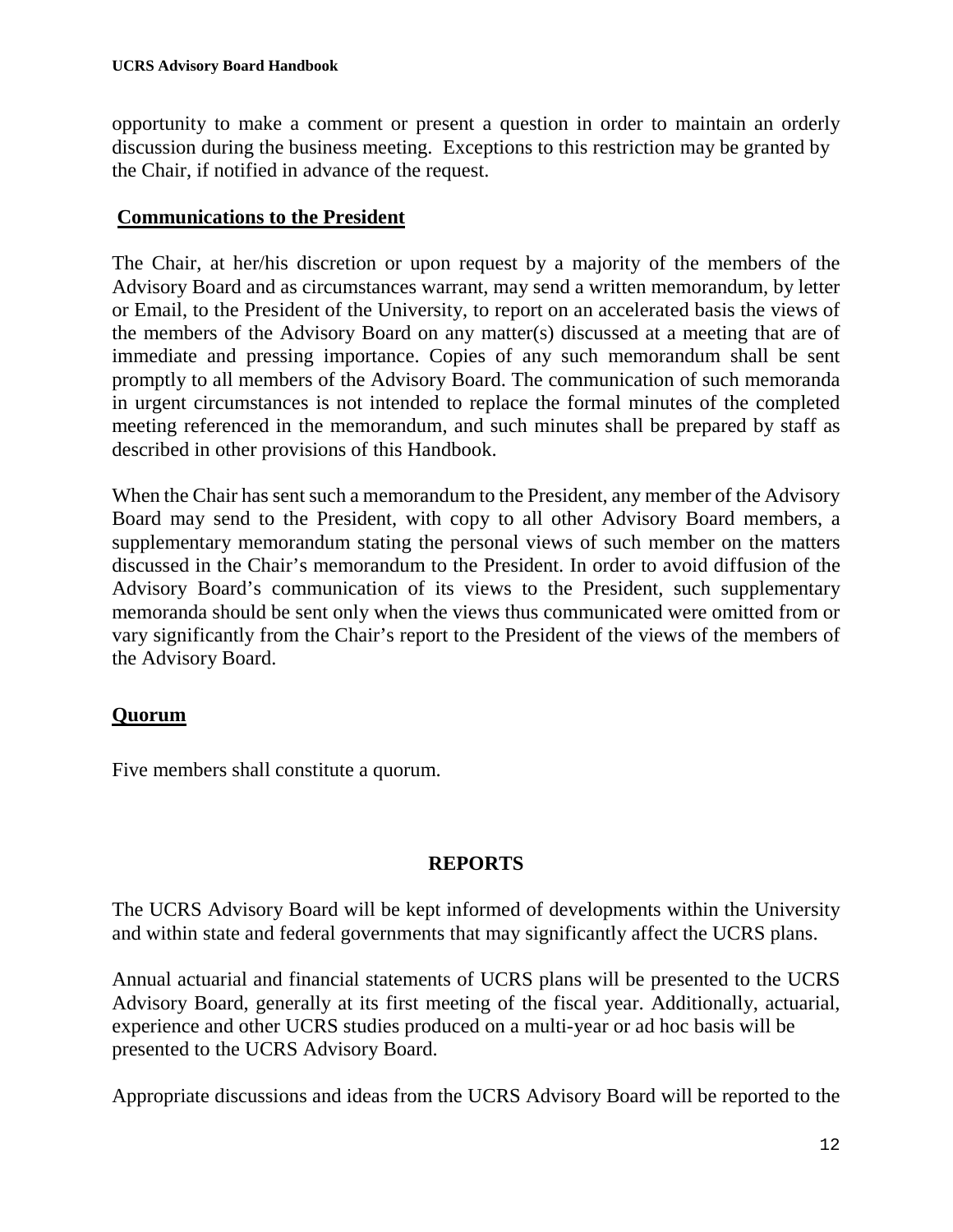President and the Plan Administrator.

The list of standing reports and presentations that are regularly scheduled for a particular meeting of the Advisory Board each year is provided in Appendix B. This list shall be periodically reviewed by the Advisory Board, as circumstances warrant, for schedule changes, additions, or deletions.

#### **COMMUNICATIONS TO THE UNIVERSITY OF CALIFORNIA RETIREMENT SYSTEM ADVISORY BOARD**

Faxes, telephone calls, letters, etc. to the UCRS Advisory Board may be sent to the Executive Director, Retirement Policy Group, 300 Lakeside Drive, 5<sup>th</sup> Floor, Oakland, CA 94612-3557. Draft responses and letters will be compiled for the UCRS Advisory Board's review between meetings. Responses to communications sent to the UCRS Advisory Board will be acted upon by the Chair or the Chair may delegate responsibility for researching and drafting a response to UCRS Advisory Board staff. Responses to such communications may be distributed to the UCRS Advisory Board at the discretion of the Chair after consultation with UCRS Advisory Board members, as appropriate.

#### **REIMBURSEMENT OF NECESSARY EXPENSES**

The members of the UCRS Advisory Board shall serve without compensation but shall be reimbursed for necessary travel expenses incurred through service on the UCRS Advisory Board.

## **ANNUAL CALENDAR**

Meetings will begin at 10:00 am and continue until 2:00 pm, and will generally include lunch. At its last meeting of the fiscal year, the UCRS Advisory Board will establish its meeting schedule for the next fiscal year. The meetings, which are held at least three times a year, are generally scheduled on a Friday in November, February, and June.

The Chair and the Vice-Chair of the Advisory Board are generally expected to meet with staff at 9:30am on the day of the meeting to review the agenda, additional materials, late signup requests, etc.

At the discretion of the Chair, the February meeting may be held by teleconference. The November and June meetings are expected to be in-person meetings. The decision as to whether the February meeting is to be held by teleconference should normally be made not less than 21 days in advance of the scheduled date of the meeting in order to avoid Advisory Board members making unnecessary travel arrangements.